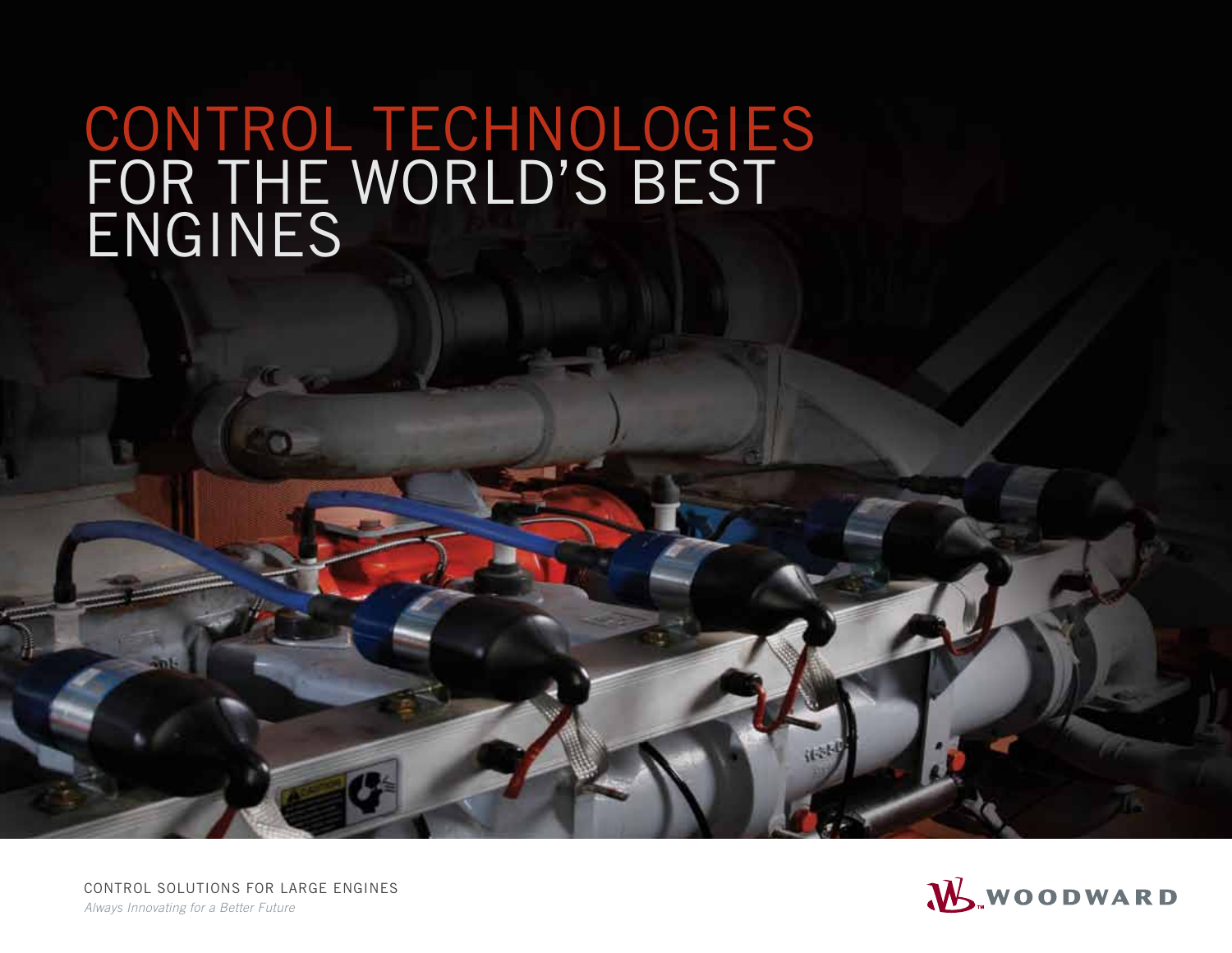## RELIABLE SYSTEMS FOR THE WORLD'S MOST DEMANDING APPLICATIONS

#### OUR TECHNOLOGY FOCUS

Emissions **Efficiency** Reliability Safety

Global Support **Connectivity** Fuel Choice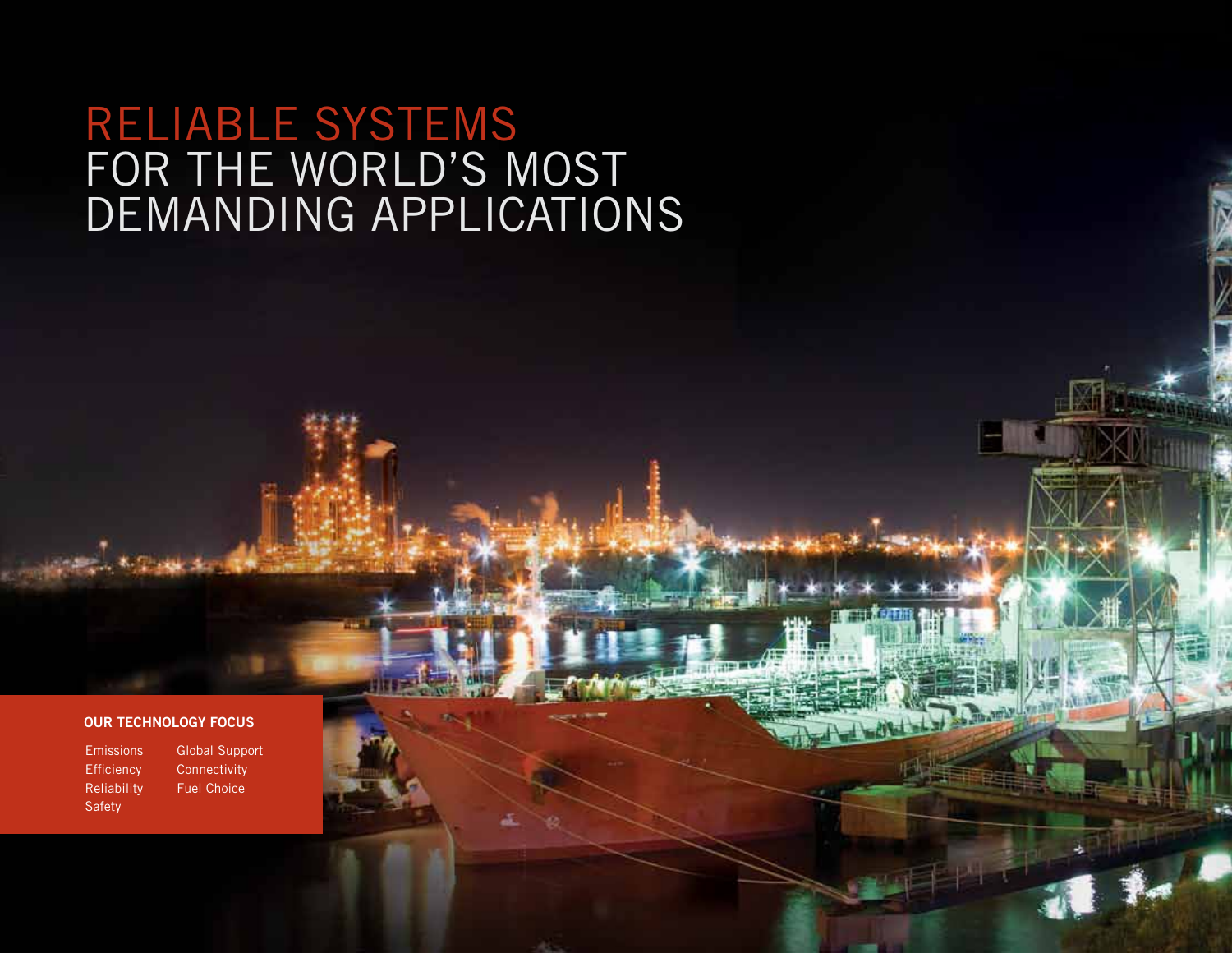## ALWAYS INNOVATING FOR A BETTER FUTURE

Every day, we commit our resources, knowledge, and skills to help you tackle any challenge presented – from addressing efficiency initiatives, to innovating new control solutions for your future engine systems, to providing critical insight into your customers' environments. We take pride in knowing that you count on us for our technical knowledge, problem-solving capabilities, and collaborative nature. But most importantly, we value the confidence you place in us by selecting Woodward to play an essential role in your success.

Woodward's combination of combustion control, motion control, and electronic controls technologies enables more responsible energy use by reducing emissions, improving fuel utilization, and enabling power system integration. Our energy control technologies allow marine, power generation, rail, and mobile equipment engines to operate cleaner, more efficiently, and more reliably, while providing customers a choice in fuels.

## MARKETS

Electrical Power Generation (Land Based & Marine) Transportation (Ships, Locomotives, Trucks) Pipeline (Pumps, Compressors)





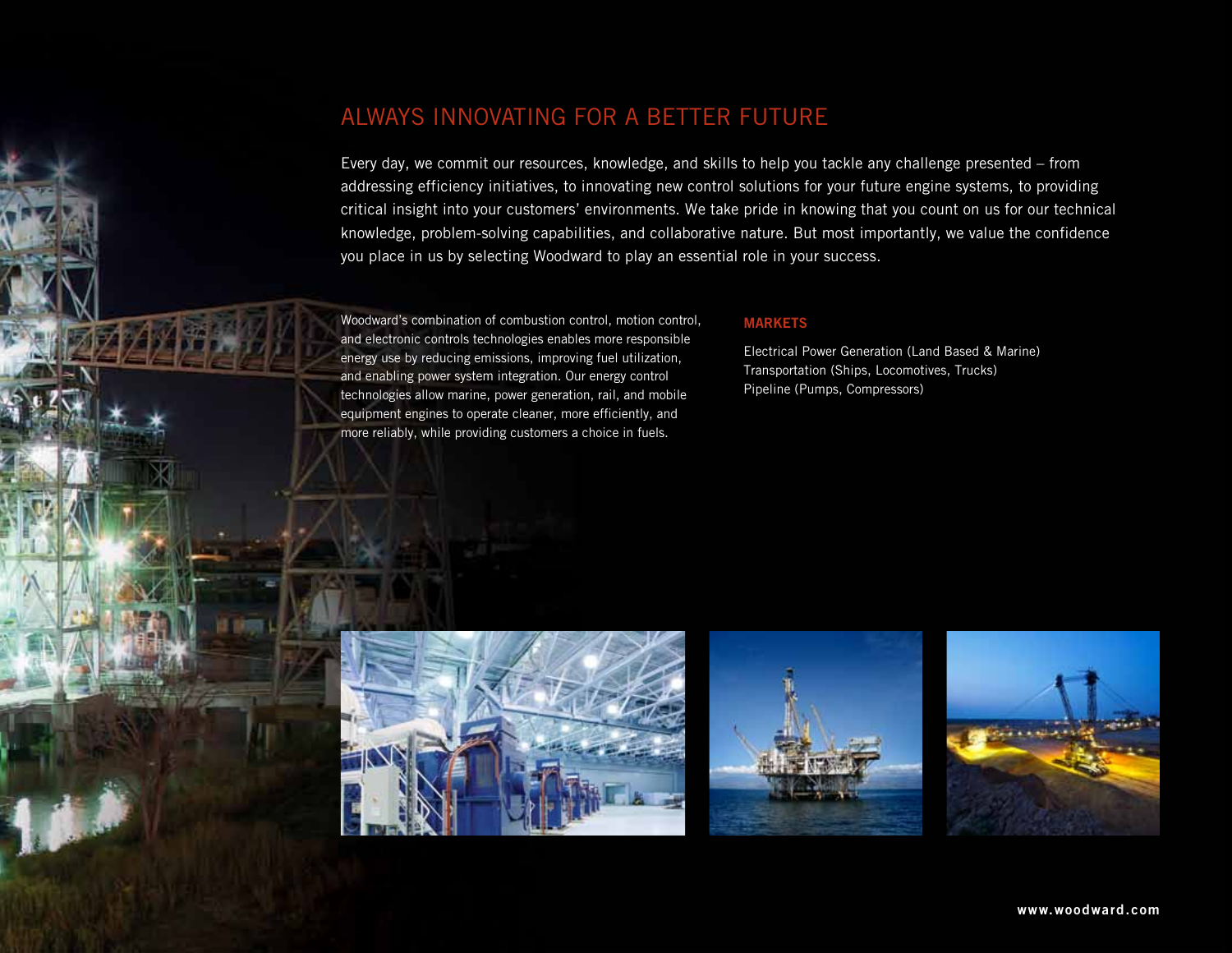## VALUE THROUGH **SYSTEMS**

Woodward is committed to delivering high quality, reliable control systems that meet your needs and perform to your expectations. Our components and energy control systems are used in many diverse large reciprocating engine applications. We collaborate closely with our OEMs to provide the competitive advantages to develop innovative systems that enhance profitability and meet the increasing demand for engine control applications.

## SYSTEM-LEVEL TECHNOLOGIES

Our integrated systems are based on a foundation of key technologies − electronic controls and software, fuel and air delivery, and combustion control. With Woodward's fully integrated control system architectures, costs are significantly reduced while performance and external communications are enhanced.

Woodward's system experience includes full control of high pressure common rail, dual-fuel, natural gas, and bio-fueled engines across all size ranges and applications. Our rapid control system development tools allow easy customization by Woodward or your team.

#### COMBUSTION CONTROL

Ignition Management Engine Control Units Coils and Spark Plugs

#### AIR, FUEL AND EXHAUST CONTROL

High Pressure Diesel Fuel Injection Hydro-Mechanical Governors Control Valves **Actuators** Integrated Throttle Bodies

#### ELECTRONIC CONTROLS AND SOFTWARE

Engine Speed Power Emissions Advanced Diagnostic and Prognostic Tools Service Tools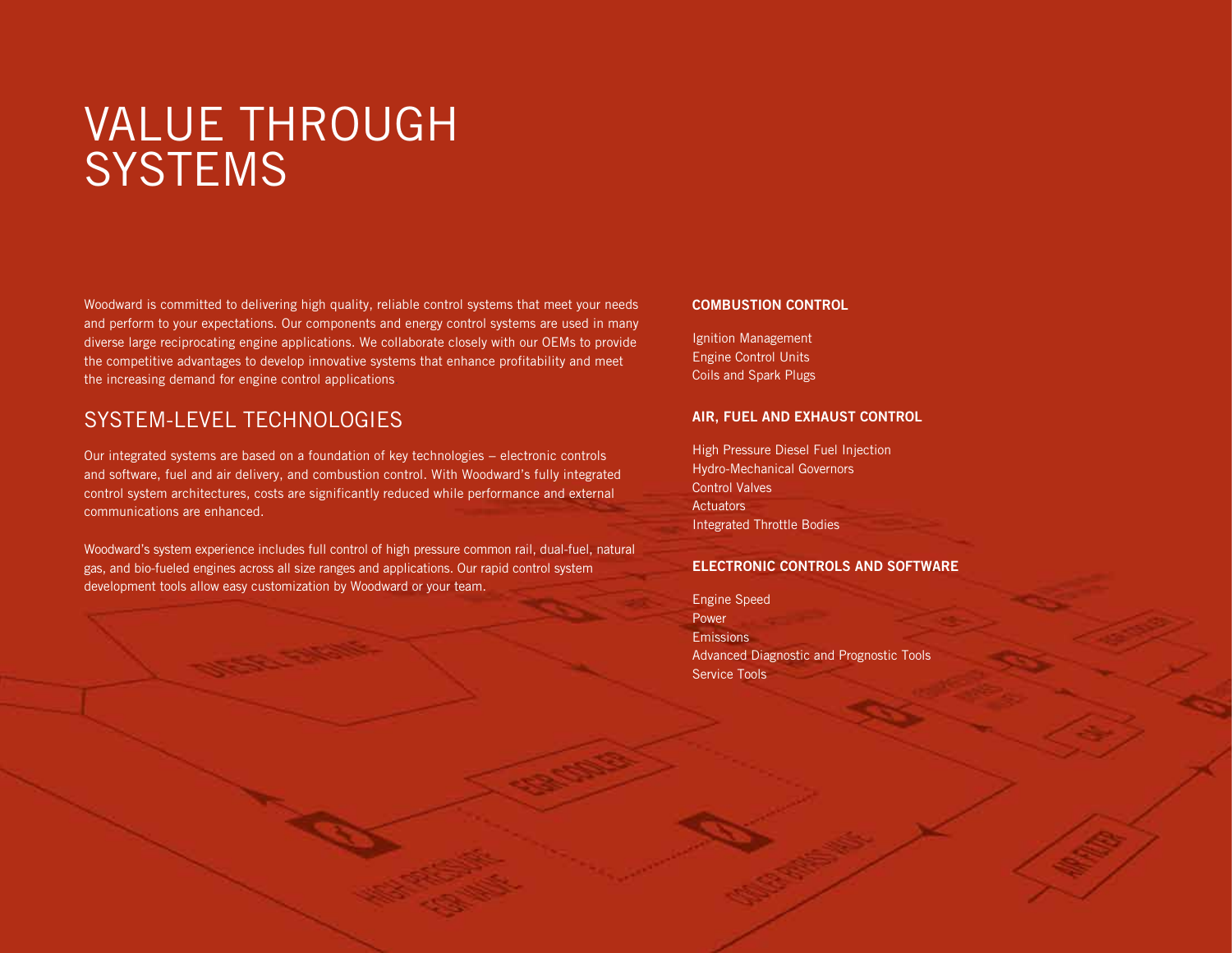# IGNITION & **COMBUSTION**



## HIGH EFFICIENCY COMBUSTION

To optimize the efficiency of our engine systems, we approach the design and development from the "combustion chamber out". Our combustion control solutions are proven to improve the in-cylinder emissions and efficiency of diesel and spark-ignited engines. For spark-ignited engines, Woodward ignition systems provide the high-energy spark needed to reliably ignite ultra-lean air-fuel mixtures. For large diesel engines, our mechanical, electronic unit injection, and high-pressure common-rail fuel injection systems help engine manufacturers improve engine efficiency and lower emissions.





## SPARK PLUGS

Woodward's spark plug program is focused on large industrial gas engines and offers engine manufacturers a longer-life spark plug, optimized and tailored for their specific engine design and conditions, while improving combustion efficiencies and reducing emissions.



## IGNITION SYSTEMS

Woodward's ignition systems offer a solution for all types of modern gas engines. They meet today's requirements for modern gas engines, ranging from smart inductive coils to high-energy AC ignition systems.



### HIGH-PRESSURE COMMON RAIL INJECTORS

Common rail systems injectors help OEMs achieve the primary objectives of their existing and future engine designs – higher injection pressures, improved engine performance and durability, and meeting mandated emissions targets.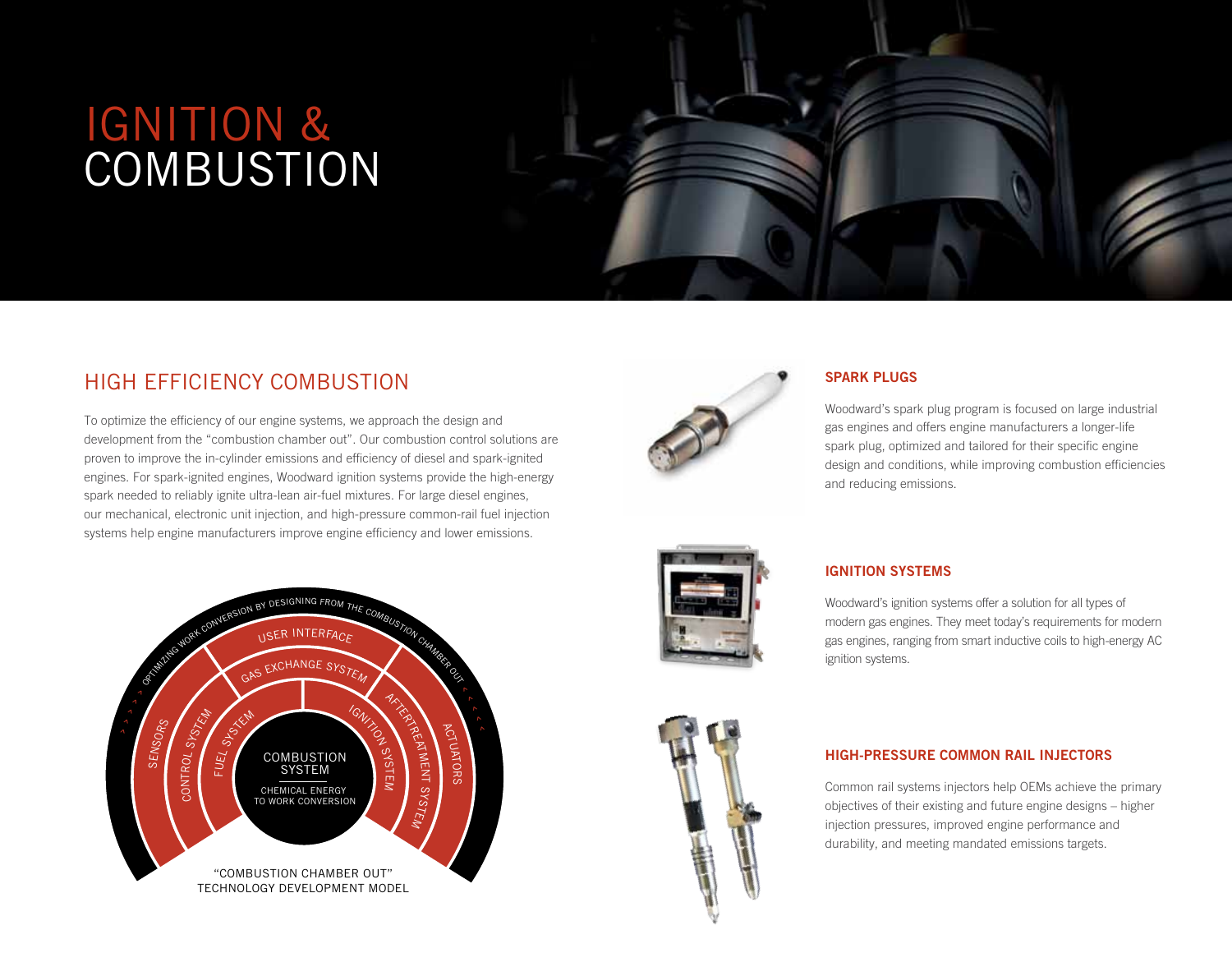## IVEDV RECIPROCATING ENGINES AIR, FUEL & EXHAUST DELIVERY

Woodward offers a complete line of precise and durable fuel and air management components. Our approach to designing and building fast acting, accurate, durable fuel metering devices with high precision and durability make Woodward technologies the obvious choice for any industrial diesel or gaseous fuel application. Woodward's vast experience allows us to engineer solutions that optimize engine emissions and efficiency through precise control of air flow, fuel flow, combustion processes, exhaust flow, and aftertreatment with an integrated systems approach.

#### SOLUTIONS OVERVIEW

- Wide range of sizes from 33 mm to 180 mm
- Temperature operation from ambient to 750 °C, with optional water cooling
- Capable of operating in high-pressure and low-pressure applications
- Integrated throttle bodies that contain an actuator and throttle valve in one assembly
- Engine throttle bodies precisely control the flow of gaseous fuel to the engine with a single point valve
- Throttled valves for bypass, wastegate, EGR, and similar applications

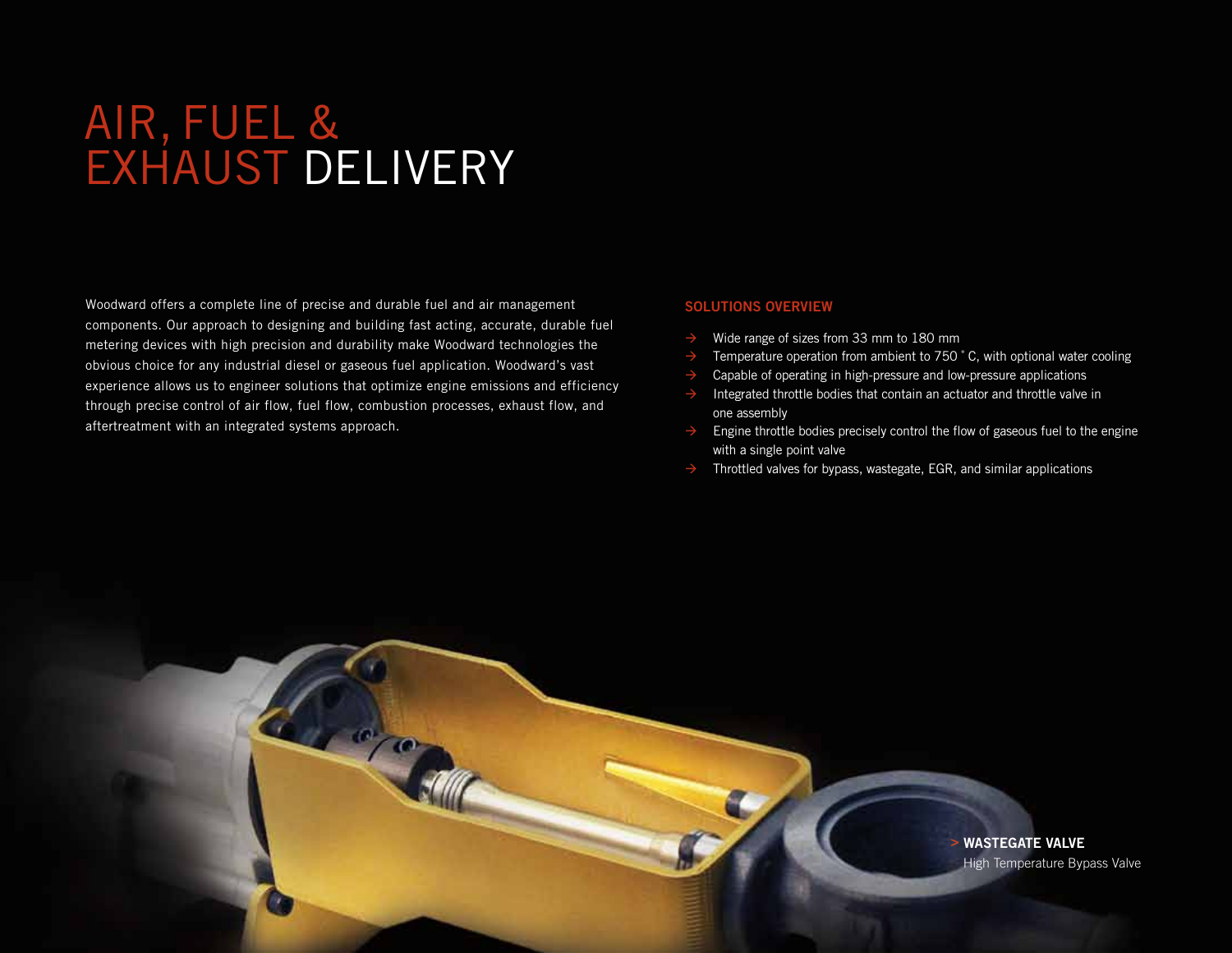

## GAS ADMISSION VALVES

Gas admission valves provide precision multi-point fuel admission for large gas engines, optimizing engine performance, emissions, and load response.



## HIGH-TEMPERATURE WASTEGATE VALVES

Wastegate (or turbo bypass) is an effective method to improve efficiency on lean-burn gas, stoichiometric gas, and diesel engines.

Full-authority valve technologies control fuel mass flow using onboard electronics and pressure/temperature



## THROTTLE AND MIXER SYSTEMS

The integration of throttle and actuator results in excellent transient response and stability, and requires no hydraulics, pneumatics, or gear train. The ITB (Integrated Throttle Body) offers an efficient, long-lasting, and easily installed throttle option.



### transducers, and are often used with biogas or other fuels having varying heat content.

MASS FLOW CONTROL VALVES



## HYDRAULIC-MECHANICAL ENGINE GOVERNORS AND ACTUATORS

Available in work output ratings from 10.8 inch-pounds up to 500 foot-pounds, Woodward governors and actuators are used in power generation, marine, pump, compression, and vehicle applications.



## HIGH-PRESSURE COMMON-RAIL PUMPS AND INJECTORS

Our common rail systems are designed for industrial (non-automotive) engines, including pumps, injectors, and controls, with key considerations related to extended lifetimes and times between services.

## E3: ALL-ENCOMPASSING ENGINE AND EMISSIONS CONTROL FOR GAS ENGINES

All E3 solutions provide a systems approach to complete engine and emissions control of lean burn, rich burn, on-board fuel blending, and dual-fuel engines. The E<sup>3</sup> system is comprised of an E<sup>3</sup> controller, inlet air throttle, fuel trim valve, and oxygen sensor for allencompassing engine control over engine speed, load, air/fuel ratio, and ignition timing. This integrated approach eliminates clutter, wiring issues, multiple boxes, and multiple software protocols, while increasing performance, staying within emissions compliance, and lowering overall cost of ownership.

// For more information visit www.woodward.com/E3

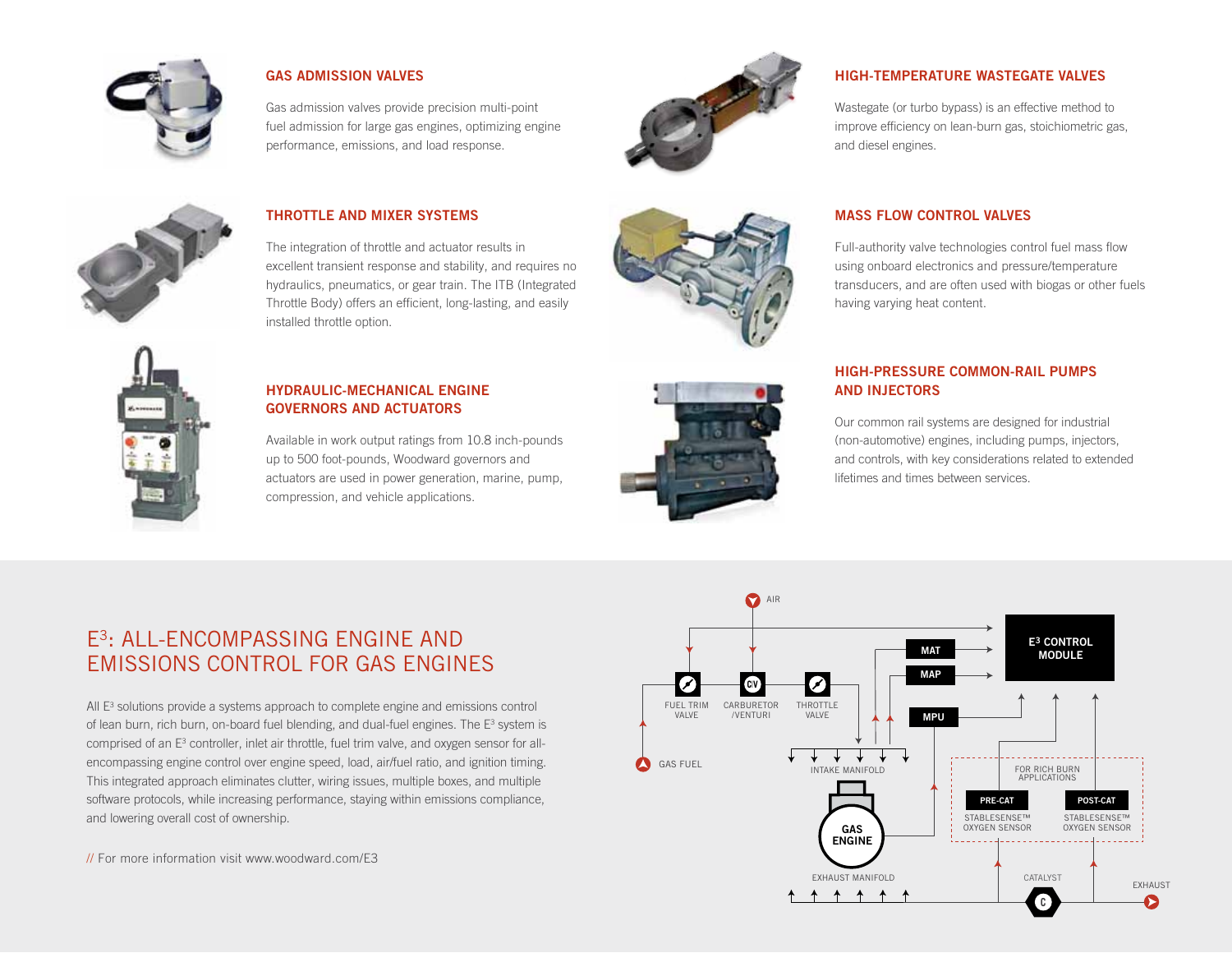# CONTROLLERS & SOFTWARE

Woodward's engine control capabilities include primary engine control, rapid development software tools, engine system protection, and complete engine system solutions. Our expertise comes from decades of experience managing engines of virtually every size, type, and application – whether they operate under diesel engine fuel injection systems or run on natural gas, propane, bio-fuel, or dual-fuel.

## PRIMARY ENGINE TO COMPLETE SYSTEM CONTROL

Our primary engine control solutions offer fast, accurate speed and load control, precise airto-fuel ratio control, and precision injector driver control, providing a secure foundation on which all other system functionality can be built. Other engine and system parameters can be added to influence the engine's basic control functions. These additional parameters, which are often achieved through Woodward accessory equipment, include generator synchronization and load sharing, generator package control, marine propulsion system control, and compressor and pump systems. This easy system integration reduces system complexity and support while improving engine performance.

## ENGINE SYSTEM PROTECTION

Woodward's separate and independent safety products easily integrate with the overall control system to protect the engine from over-speed and other critical faults. Out-of-range parameters such as pressures and temperature can also be used to shut down the engine to protect it. Other Woodward products provide further layers of protection by monitoring critical generator parameters and alarming or shutting down the system if faults occur.

### PRECISE CONTROL FOR ANY APPLICATION

Power Generation Gas Compression Alternative Fuel Vehicles Locomotives Marine Propulsion and Auxiliary Power Mobile and Industrial Equipment

> **LECM CONTROLLER** Large Engine Control Module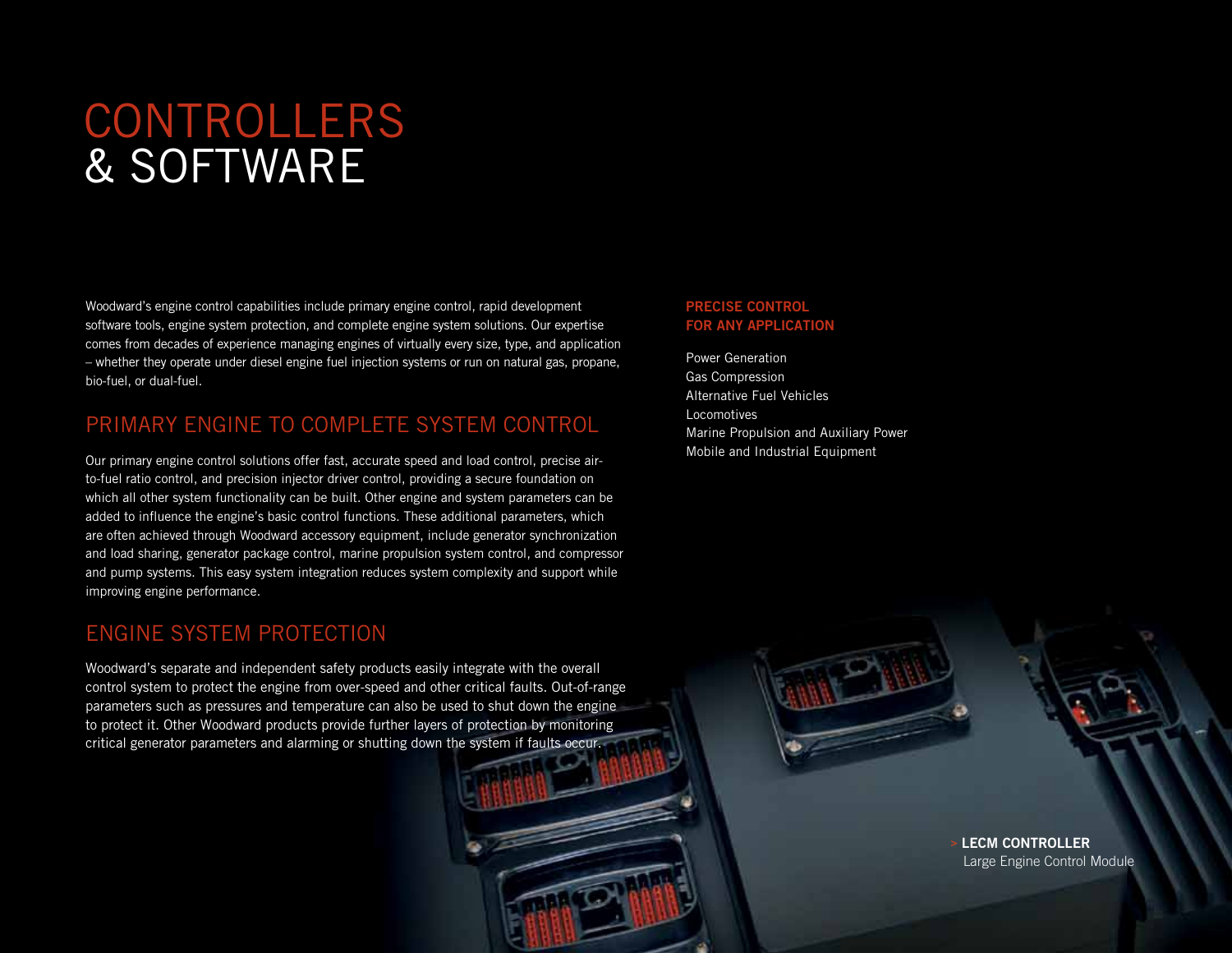

## COMPLETE ENGINE CONTROL WITH INJECTION CONTROL

Engine mounted modules control all aspects of gas, diesel, and dual fuel reciprocating engines including: speed/load, air/fuel ratio, fuel injection, ignition timing, knock detection, engine sequencing, and diagnostics. Through expanded I/O on CAN networks, many additional engine monitoring and protection functions are available.

## STANDARD HARDWARE ENGINE CONTROLLER

A range of standard sized control modules accommodate any size engine control application and deliver optimal flexibility for complex control strategies using Woodward application software. They lend themselves to rapid prototyping of typical control functions, such as speed and air/fuel ratio control, as well as other engine control functions that may be required.

## LOAD SHARING SPEED CONTROL

Load sharing and speed controls monitor the power out of generators driven by diesel or gaseous fueled engines, enabling them to isochronously load share with the utility or other gensets. Changing the setting in the software allows the application to accommodate engine speed ranges, gear teeth, and forward or reverse acting actuation.





### GENSET CONTROLLER

A wide range of genset control and protection products provide the flexibility and features needed to fit a wide variety of power generation applications, such as synchronizing, soft loading, and paralleling. Common applications include: emergency standby, cogeneration, marine ship/shore power, island prime power, or utility paralleling with peak shaving and import/export power control.

## ENGINE SYSTEM PROTECTION

The Woodward HighPROTEC monitors the functions of a generator driven by the engine and protects both the generator and engine if malfunctions are detected. And, the Woodward ProTech SX provides an independent over-speed monitoring system and can monitor a variety of other engine and system functions that can be used to shut down the engine in case there are serious problems.



## RAPID CONTROL SYSTEM DEVELOPMENT TOOLS

Software development tools such as MotoHawk® or GAP™ provide customers with the ability to program, calibrate, and service engine and turbine control systems. GAP and MotoHawk software tools allow original equipment manufacturers to rapidly develop and deploy powerful turbine and engine application control systems without writing software code.

Woodward's software control solutions offer fast development cycle times, high flexibility and customer ownership of intellectual properties. Using our suite of controller products, software tools, and application engineering expertise, you can build your production controls in a flash.

Woodward software solutions support a model-based design philosophy that enhances the ability to directly target the solution to production hardware. GAP and MotoHawk have the ability to create real-time simulation that enable complete testing of the application before commissioning.

## **BENEFITS**

- $\rightarrow$  Simpler, faster development and lower cost for fleet testing
- $\rightarrow$  Better testing using real production hardware
- $\rightarrow$  Develop, analyze, and enhance software features in Simulink
- $\rightarrow$  Direct access to the production I/O from Simulink
- $\rightarrow$  Readable documentation of system design
- $\rightarrow$  Real-time simulation capabilities

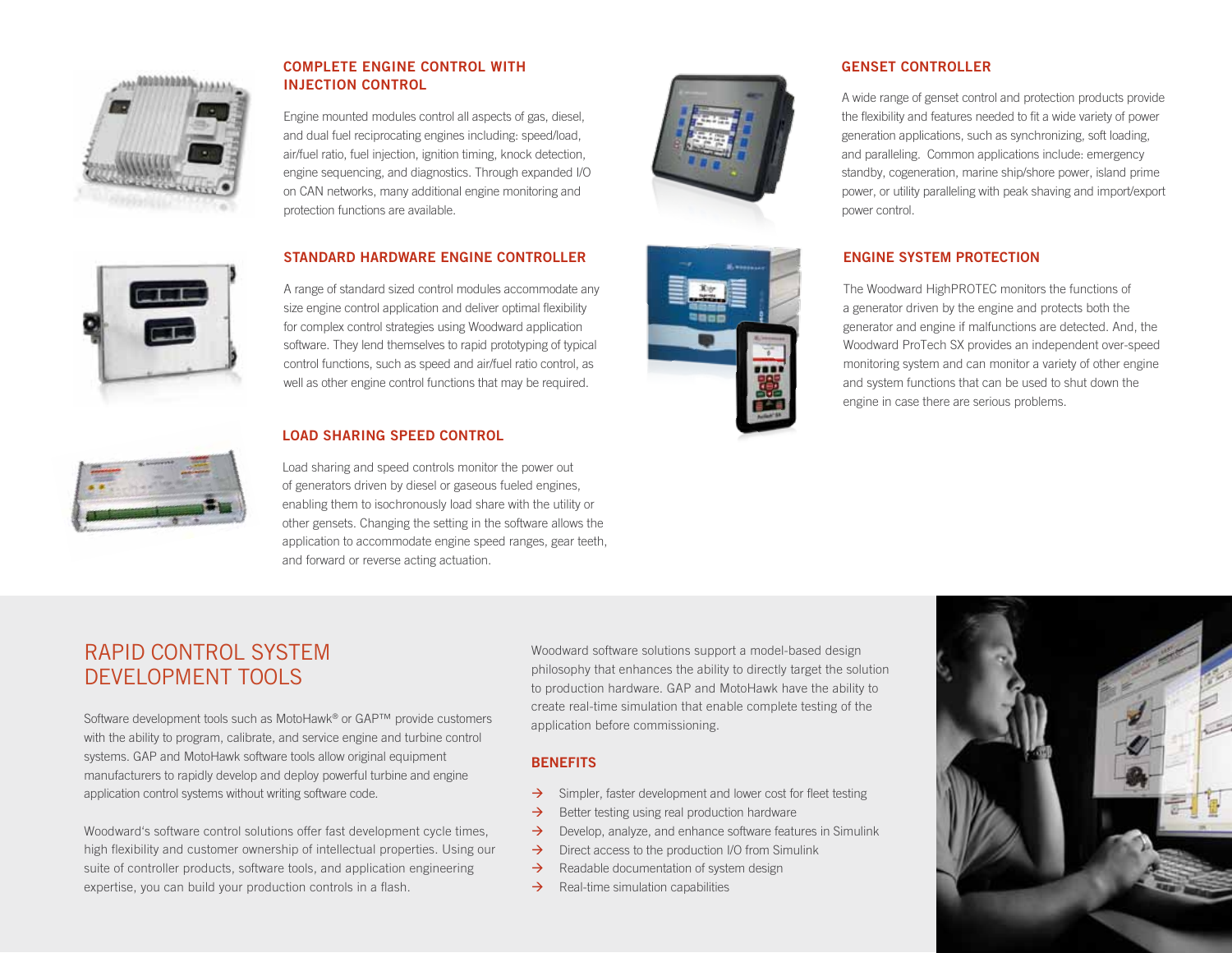## CONTROL TECHNOLOGIES FOR THE WORLD'S BEST ENGINES

- 1 New Belgium Brewery
- 2 HHI Marine Engine
- 3 Gas Compression
- Blue Fighter and Olympic Commander 4
- Plains End Power Plant 5

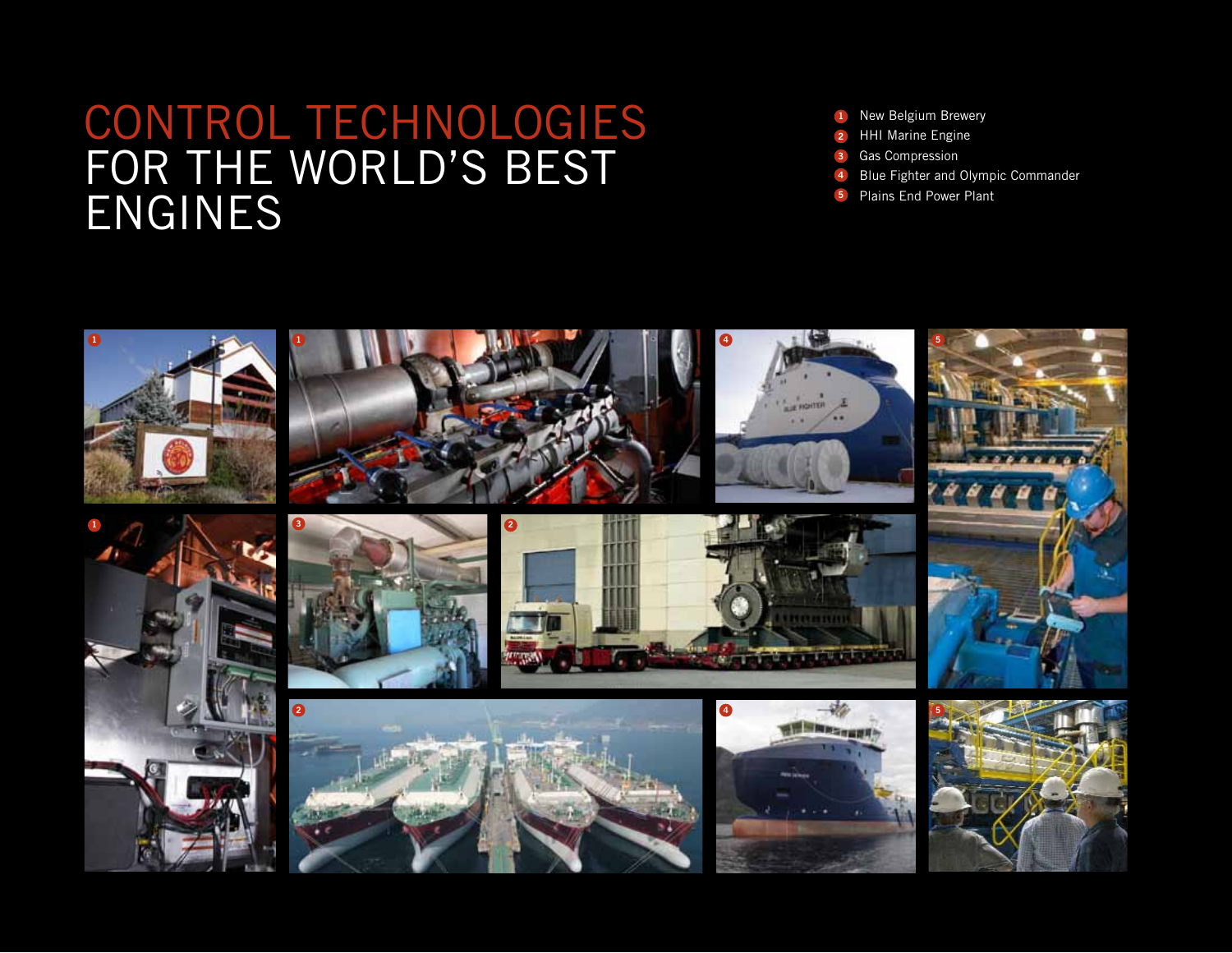# GLOBAL SUPPORT

Woodward knows that its customers need to locate in growth areas, so we are right there with them – designing, manufacturing, and servicing our products. Careful consideration of environmental and cultural differences is the key to establishing Woodward as a concerned global citizen.

Our internal teams are comprised of employees from many locations as well – encouraging fresh ideas, offering a variety of views on how to meet new challenges, and providing our employees the opportunity to make a worldwide impact. Woodward's plants, offices, and service centers span the globe:

North and Central America, South America, Europe, Middle East and Africa, Russia, China, India, ASEAN and Ocea

Our global presence allows us to respond quickly to the needs of our customers. Customers and the industry at large recognize our people as a competitive advantage through their diverse representation of the global community. Additionally, as a company and as employees, we respond to the needs of our local communities by donating our time, talent, and money.

For more information contact a representative or visit our website at: www.woodward.com

## Technical and other after-sales support services for your Woodward on-engine

Woodward's global network of independent Business Partners and our engine manufacturer and engine packager customers provide an extensive range of technical and other after-sales support services for your Woodward on-engine control products.